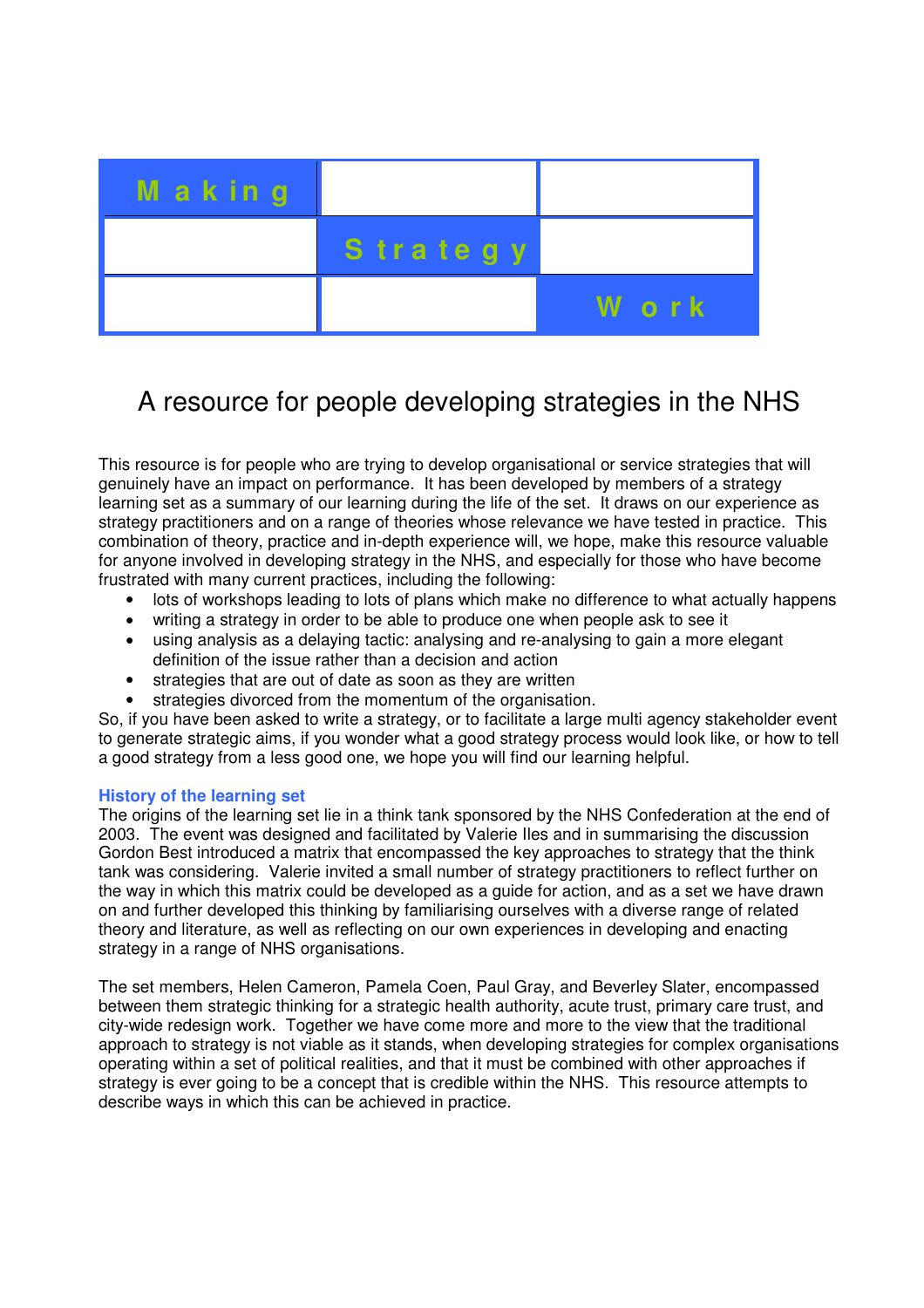#### **Different schools of thinking about strategy**

The strategy section of any business book shop is vast and it can be difficult to know where to begin. In this resource we think of approaches to strategy falling into three broad schools: the classical, the emergent and the spontaneous.

#### The classical approach

Strategy has been taught by military and political strategists for centuries and in schools of management and business since their inception in the early nineteen hundreds. In these settings the emphasis has been on analysis and on planning. It is summed up in the phrase 'to fail to plan is to plan to fail'. We can think of this as a 'classical' approach to strategy that rests on a rigorous analysis of the current situation, and yields a sense of the 'strategic fit'. The analysis has three elements: our goals or aims, the resources and competences available to us, and the environment in which we are operating. If, on analysis it appears that the resources are deployed in the best way possible to achieve these goals in this environment, then the strategic fit is good. If not, then decisions about how to deploy the resources differently have to be taken. This is a step by step process that leads to the design of an implementation programme or action plan, which can then be project managed using critical path or other milestone monitoring methods. Overall there is an emphasis on clarity about aims, on the development of five year plans, on annual reviews of progress, and on control.

#### Strategies that emerge

Another term for the classical approach is 'deliberate', and the school that coined the distinction between this and another approach they termed 'emergent', is that of Henry Mintzberg at McGill University in Canada. In their research Mintzberg and his colleagues compared what managers say they do and what they actually do, what organisations describe as their strategy process and the actions they take that determine their strategy in practice. As a result Mintzberg talks of managers 'crafting a strategy' in a manner similar to that of a potter crafting a pot: watching and feeling what is happening; responding to changes as they occur, changes that are often subtle and easier to feel than to describe; intervening in similar small ways that they may not recognise as having a strategic impact. In this way a strategy emerges as a result of these small actions. He suggests that a strategist is as much a recogniser of patterns as a developer of plans, that the strategies that organisations genuinely adopt emerge, and are not those they may write down in advance. Whereas many of the 'classical' approaches can be undertaken by skilled outsiders without a feel for the business, Mintzberg suggests that effective emergent strategists have authenticity and intuition, a deep knowledge of the people and activities, born of longevity in the organisation.

#### Strategy what strategy? Spontaneity and strategy

From another direction too there is a challenge to the classical approach. The 'new sciences' have challenged our beliefs about our ability to intervene with predictable results in complex systems. The tenets of complexity theory (sensitivity to initial conditions, complex cumulative effects of the application of simple rules, the emergence of new behaviours and properties, co-evolution of selfregulating sets of behaviours that recur after a disturbance), all indicate that the image of a manager making an intervention in an organisation with predictable results is fanciful. These change theorists challenge the classical insistence on planning by asking 'who plans the food system in New York?', to which the answer is clearly that no-one does, (it is a complex system in which all the individual components adapt to changing situations in which they find themselves), and yet New Yorkers eat well.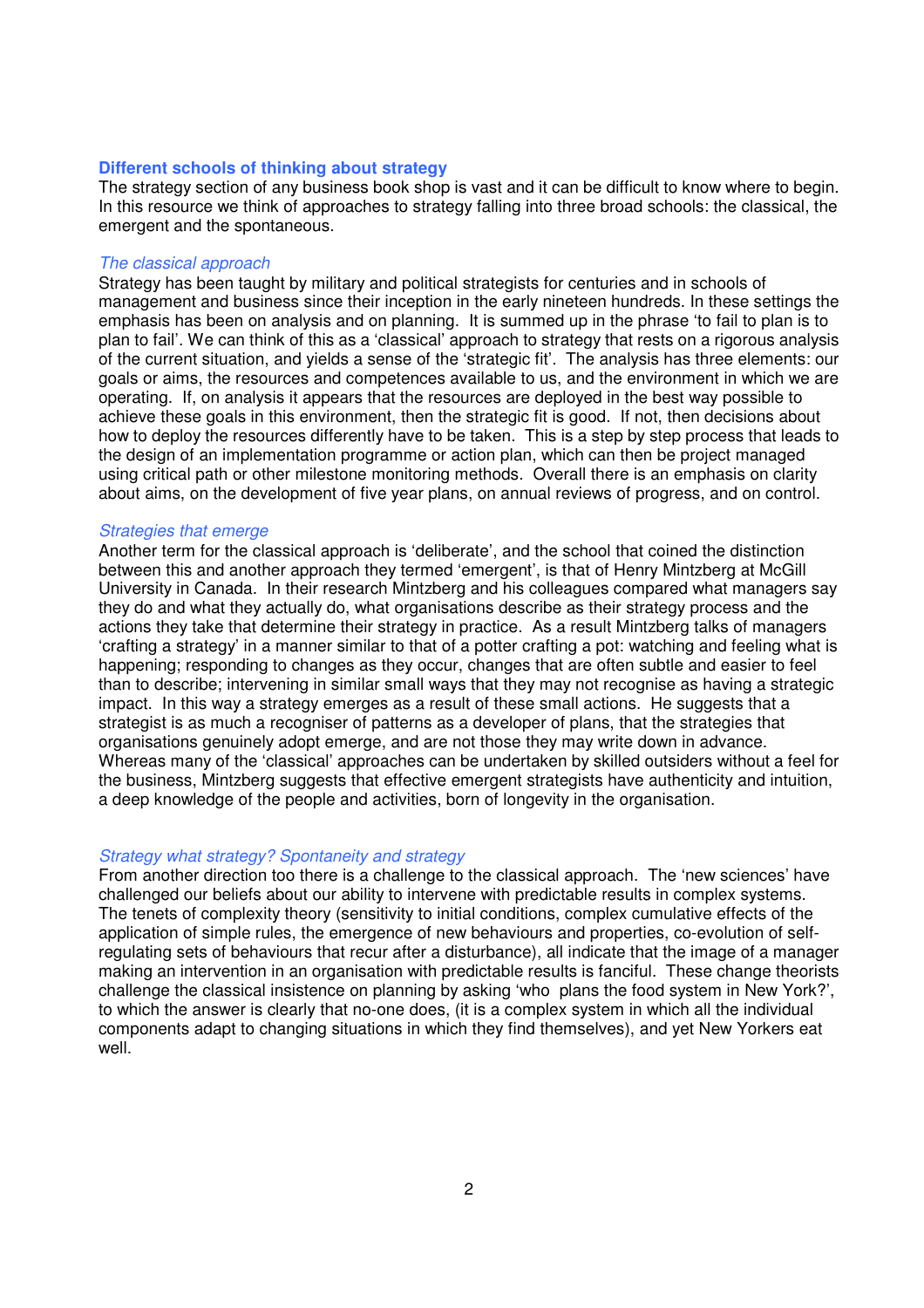#### When to use which approach

Advocates of each of these approaches can point to some evidence of success, and each of them has an internal coherence. In other words all three make sense, so we should not just plump for one rather than the others - somehow or other we need to find a way of using all three.

One way of doing so is to consider the matrix below, in which the three columns of the matrix represent the three schools of thinking outlined above, and the rows represent different time periods in relation to a strategy. In the first managers are thinking ahead about the strategy they will develop and enact, in the second they are in the process of enacting it, and in the third they are reflecting back on it.

| Time               | <b>Planned or deliberate</b><br>(analysis followed by plan<br>and implementation) | <b>Spontaneous</b><br>(events, actions and<br>behaviours emerge<br>spontaneously from<br>interactions in a complex<br>adaptive system) | Emergent <sup>1</sup><br>(foster, craft, discover<br>things, detect patterns) |
|--------------------|-----------------------------------------------------------------------------------|----------------------------------------------------------------------------------------------------------------------------------------|-------------------------------------------------------------------------------|
| <b>Prospective</b> | Analysing situation and<br>designing intervention                                 | $\mathbf{2}$<br>Engaging players in<br>developing a spirit and<br>purpose                                                              | 3<br>Encompassing tacit<br>knowledge and recognising<br>patterns              |
| <b>Real time</b>   | 4<br>Project managing the<br>implementation programme                             | 5<br>Living in the moment,<br>responding to events in<br>the spirit of the plan                                                        | 6<br>Spotting trends and<br>exploiting opportunities                          |
| Retrospective      | Evaluating the<br>implementation                                                  | 8<br>Learning about dynamics                                                                                                           | 9<br>Weaving a story into a<br>longer narrative                               |

#### STRATEGIC APPROACH

The use of the matrix will become clearer if we look at it in more detail. Please see overleaf.

 $1$  The words emergent and emergence appear in both the middle and right hand columns but with slightly different meanings. One way of distinguishing between these, is to call them crafted emergence (right hand column) and spontaneous emergence (middle column).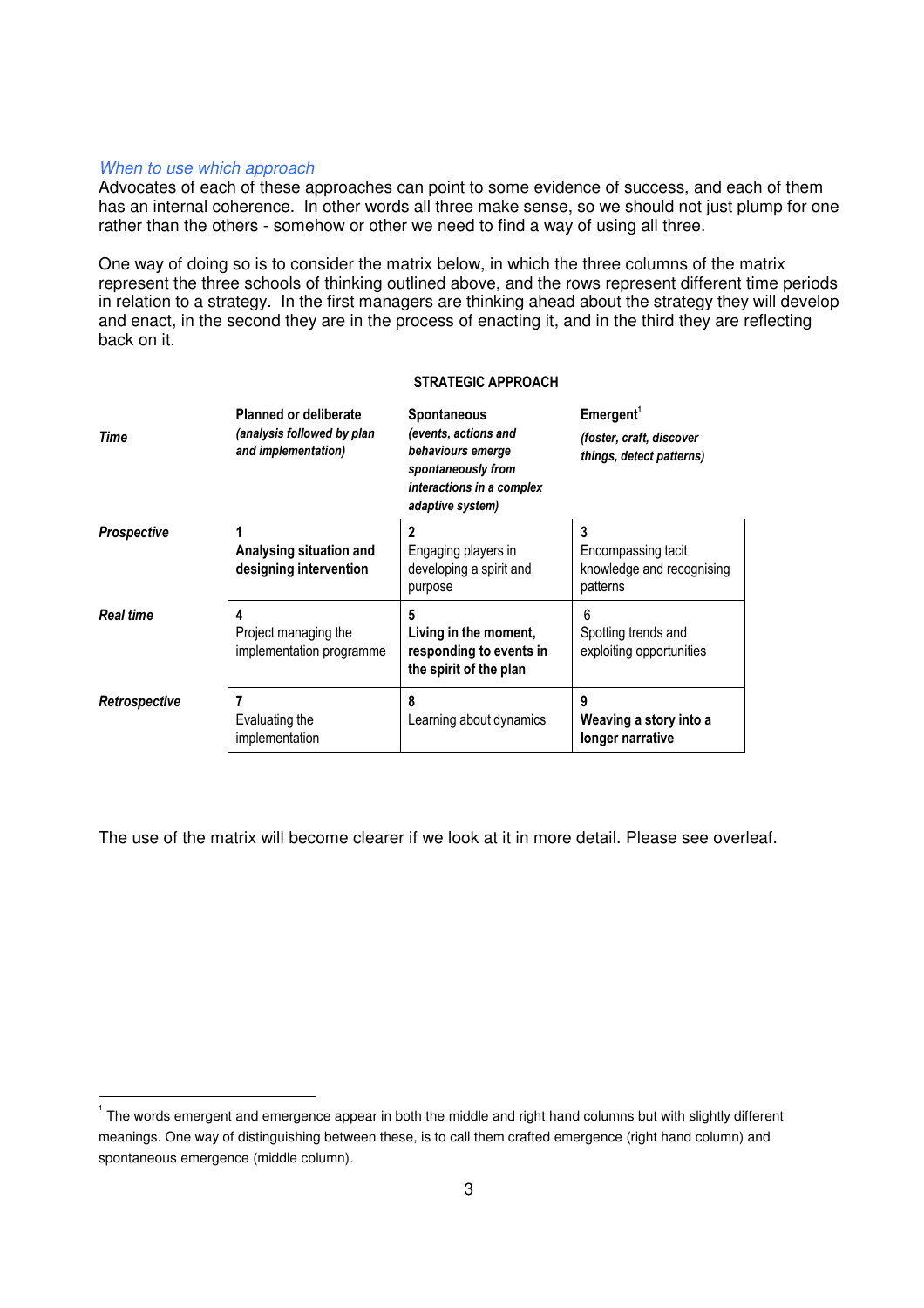#### STRATEGIC APPROACH

|                    | <b>Planned or deliberate</b>                                                                                                                                                                                                                                                                | <b>Spontaneous</b>                                                                                                                                                                                                                                                                                                                                                                                                                                                        | <b>Emergent</b>                                                                                                                                                                                                                                                                                                                                                                                                                                                       |
|--------------------|---------------------------------------------------------------------------------------------------------------------------------------------------------------------------------------------------------------------------------------------------------------------------------------------|---------------------------------------------------------------------------------------------------------------------------------------------------------------------------------------------------------------------------------------------------------------------------------------------------------------------------------------------------------------------------------------------------------------------------------------------------------------------------|-----------------------------------------------------------------------------------------------------------------------------------------------------------------------------------------------------------------------------------------------------------------------------------------------------------------------------------------------------------------------------------------------------------------------------------------------------------------------|
| Time               | (analysis followed by plan and<br><i>implementation)</i>                                                                                                                                                                                                                                    | (events, actions and behaviours<br>emerge spontaneously from<br>interactions in a complex adaptive<br>system)                                                                                                                                                                                                                                                                                                                                                             | (foster, craft, discover things, detect<br>patterns)                                                                                                                                                                                                                                                                                                                                                                                                                  |
| <b>Prospective</b> | Undertake a rigorous<br>analysis, that leads to a list of<br>critical issues that need to be<br>addressed, and some form of<br>implementation programme.<br>Key skills: analytical and<br>computational                                                                                     | 2<br>Engage with a wide range of<br>people, encouraging them to<br>contribute their perspective and to<br>take responsibility for playing their<br>part in shaping the analysis and the<br>design.<br>Key skills: listening, being<br>comfortable with ambiguity.                                                                                                                                                                                                         | 3<br>Work with the people with 'tacit<br>knowledge', authentic and intuitive<br>understanding of the organisation.<br>Experiment with different ideas and<br>look for patterns in the experience of<br>the organisation.<br>Key skills: spotting patterns,<br>identifying authenticity.                                                                                                                                                                               |
| <b>Real time</b>   | 4<br>Project manage the<br>implementation programme,<br>using sound, proven methods<br>for monitoring progress.<br>Language used: critical path,<br>compliance, milestones,<br>progress reports, contingency<br>plans, performance<br>management.                                           | 5<br>Keep in mind, and voice for others,<br>the spirit of the programme of<br>change, help others also to behave<br>in the spirit of this plan <sup>2</sup><br>Attributes needed: dynamic poise,<br>attentiveness, flexibility and<br>responsiveness.                                                                                                                                                                                                                     | 6<br>Make all your usual everyday<br>decisions that appear to have little<br>connection with the implementation<br>plan.<br>Take opportunities as they arise,<br>fostering and crafting choices to<br>make the best of each unforeseen<br>situation.<br>Interpret all sorts of knowledge and<br>information, tacit as well as explicit,<br>and bring meaning to events as they<br>unfurl.                                                                             |
| Retrospective      | 7<br>Compare actual events and<br>outcomes with those of the<br>plan, and with the analysis<br>that led to the plan.<br>In practice this can have a<br>developmental intent<br>(enabling better analysis and<br>planning in the future) or a<br>judgmental one (performance<br>management). | 8<br>Try and understand what actually<br>happened and how, by considering<br>the events and processes,<br>behaviours and relationships that<br>emerged as time went on.<br>This gives a better understanding of<br>the dynamics of the system and<br>enables the design of development<br>programmes that will influence the<br>way people respond in the future.<br>Tools used: facilitated reflection,<br>informal reflection, non-blame<br>feedback, systems thinking. | 9<br>Tell stories: help people make sense<br>of what has happened, by selecting<br>some events and decisions and not<br>others.<br>(Note. Stories woven here are not<br>accurate pictures of reality but<br>simplified, coherent versions of<br>reality, that can be told to multiple<br>stakeholders).<br>This engenders a sense of meaning<br>and of belonging to a longer<br>narrative, which can become part of<br>the history of the service or<br>organisation. |

 $\frac{2}{\pi}$ The more association people have had with the plan – in box 2 – the more their emergent behaviours will be within the spirit of the plan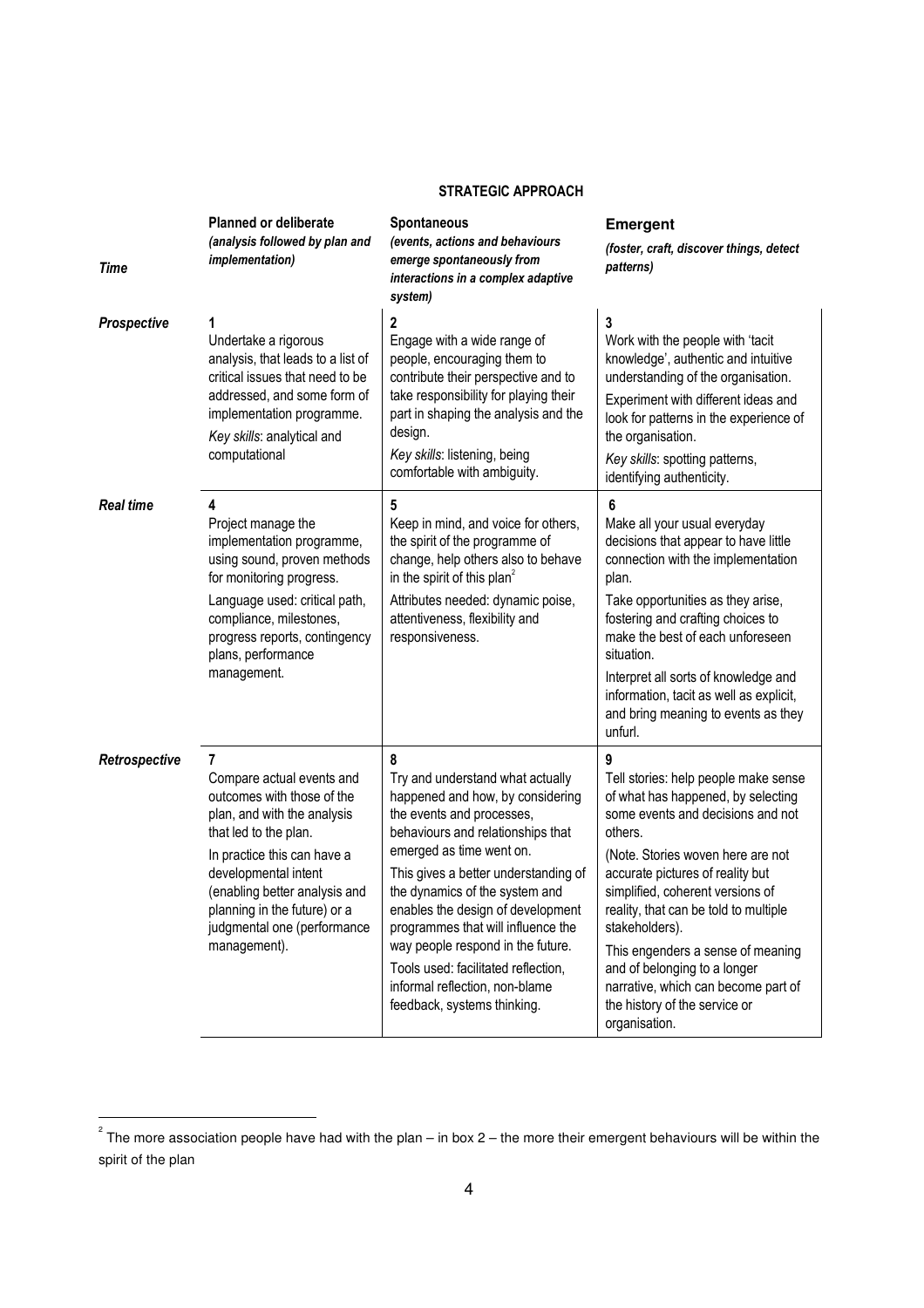#### Strategy in practice

Based on our experiences and our conversations with other strategy practitioners we strongly suggest that every box in the matrix is important, and strategies will be much more successful if all nine are used. However we also observe that it can be quite healthy for one box in each time period to dominate, as long as the three dominating boxes are 1, 5, and 9.

Since all the boxes in one row take place at the same time, we need to be able to pull together a set of activities that uses the tools of all three boxes in that row simultaneously.

Furthermore since organisations are often involved with several strategies, the same people will be acting to develop one strategy at the same time as enacting another and reflecting on yet another. So at any moment it is likely that we will be engaged in several boxes. We therefore need to be able to use each box well, and also to be able to combine them effectively with others.

We have made four observations about how people undertake strategy in practice:

- One is that many people have a strong preference for one school (one column in the matrix) and advocate this at the expense of the others. When they (we) do this, not only does it result in sub optimal strategies and poor strategic results, but also to conflict within management teams.
- Another is that row three is hardly undertaken at all and that current and future strategies are rarely informed by learning form the past.
- A third is that box 5 is where everything can so easily go wrong. We can see the importance of box 5 by suggesting another way of thinking about the matrix: that box 5 is where the advanced or expert strategist lives most of the time, drawing on thinking and activities from each of the other boxes, often instinctively.
- And the fourth is that (partly as a result of the first two) the usual practice is for a mish mash of all three approaches, with none being used rigorously or creatively.

There is therefore a need for developing skills in all these three approaches and in understanding how to bring them together. That is what we attempt to do in the following pages.

#### **Row One: Thinking Ahead**

In this row we are thinking ahead about a strategy. In practice we must use all three boxes in this row at the same time, but to ensure we use them rigorously and creatively it is worth considering them in turn.

## **Box 1: Analysing a situation and designing an intervention**

Practitioners in box 1 engage in a systematic set of processes to undertake an analysis that brings together the three core considerations of strategy: aims, resources and environment. The purpose of the analysis is to assess how resources need to be deployed differently to increase the chances of the aims being achieved in this environment. The outcome of the analysis is a set of priorities that need to be addressed. Goals are then set for these priority areas, and options for achieving them are identified and appraised. Ultimately some form of implementation programme (an action plan, business plan, project plan) is developed.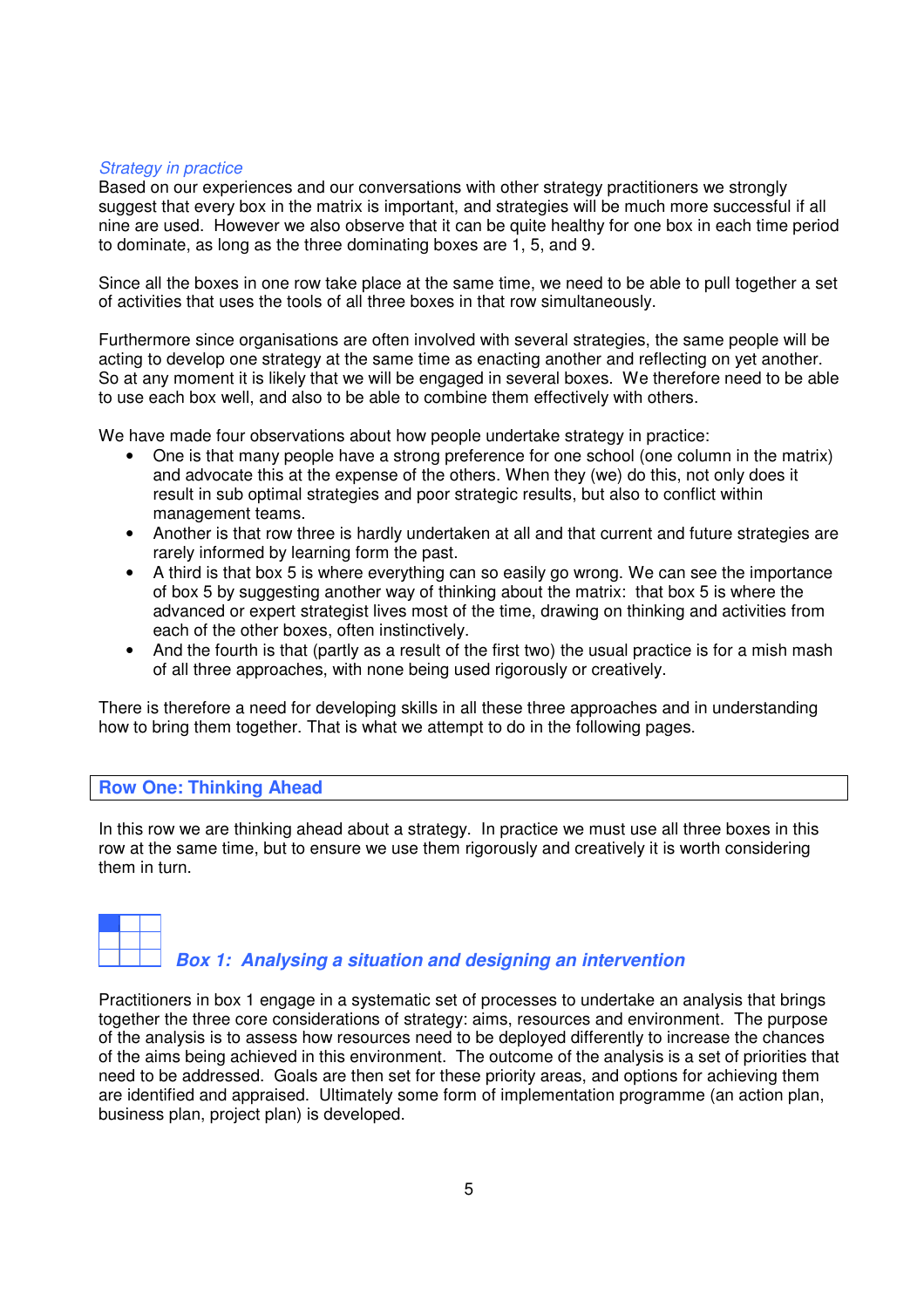The analysis benefits from being rigorous and disciplined, and hence requires some expertise in this process. Clarity of thinking, perceptiveness and objectivity are prized, as is quality of data. To practitioners operating only in box 1 this expertise will be valued more highly than an in depth understanding of the organisation being analysed.

The precise analytical tools will depend on the *focus* of the strategy  $-$  is it the strategy for a team, a service, an organisation or a partnership, for example. It will also depend on its *scope*, Is it an overall strategy guiding the future of the service or organisation? Or is it a strategy to address a particular problem or opportunity (e.g. a strategy to reduce falls, or one to increase management capability). Some of the analytical tools that are often useful where the focus is the future of a whole service or organisation include: SWOT analyses, management accounts that show the margin (of profit or loss) on different services, 7S and PEST analyses, analysis of demographic trends, market analyses of customers and competitors, analysis of potential collaborative advantage …. and so on. At board level the recent document The Intelligent Board<sup>3</sup> gives a good indication of the kinds of information needed for the purposes of box 1. Where the strategy is more limited in scope (falls, in the above example) the relevant data and analysis will be more limited, and will include a quantification of the problem and consideration of research evidence.

Obtaining information isn't always easy and, rather than avoid or delay box 1 activity, it may be necessary to state some assumptions on which the rest of the analysis rests, specifying a range over which the conclusions hold, and be prepared to re-analyse as more information becomes available. It is also possible to re-work the analysis using different assumptions and form a view about what (if any) information is so critical to the decision that further effort obtaining it is worthwhile.

#### Observations:

All of the tools mentioned here can be valuable if used well and a waste of time if not. More generally there are many ways in which box 1 can be done badly. We list below a few of our observations:

- 1. The perfect can be the enemy of the good, and we have observed a tendency to use new information to keep redefining the problem instead of making a decision..
- 2. As we said above, the fundamental aim of this box is to bring together the three core elements of strategy: aims, resources and environment. Our observation is that people usually focus on only one of these – resources and how to deploy them. This is probably because we all assume we know what the aims are, (and these prove surprisingly difficult to articulate in anything other than pious generalities) and it is important that at every level (team, service, organisation, partnership) these encompass the personal aims of the people within them and not just those of a few people at the top. We also pay insufficient attention to the environment and yet understanding this is crucial, and our understanding needs to encompass customers, consumers and competitors, remembering to be mindful not only of their current position but also of their strategic ambitions, and remembering too that for teams and services this will include other departments and players within a trust.
- 3. Analysts often forget to use 'soft' information as well as hard quantitative data. So they ignore the perceptions and feelings of patients, staff and communities. It is important to be

<sup>3</sup> The Intelligent Board, Feb 2006 published by The NHS Appointments Commission and Dr Foster Intelligence and downloadable from www.appointments.org.uk/publications.asp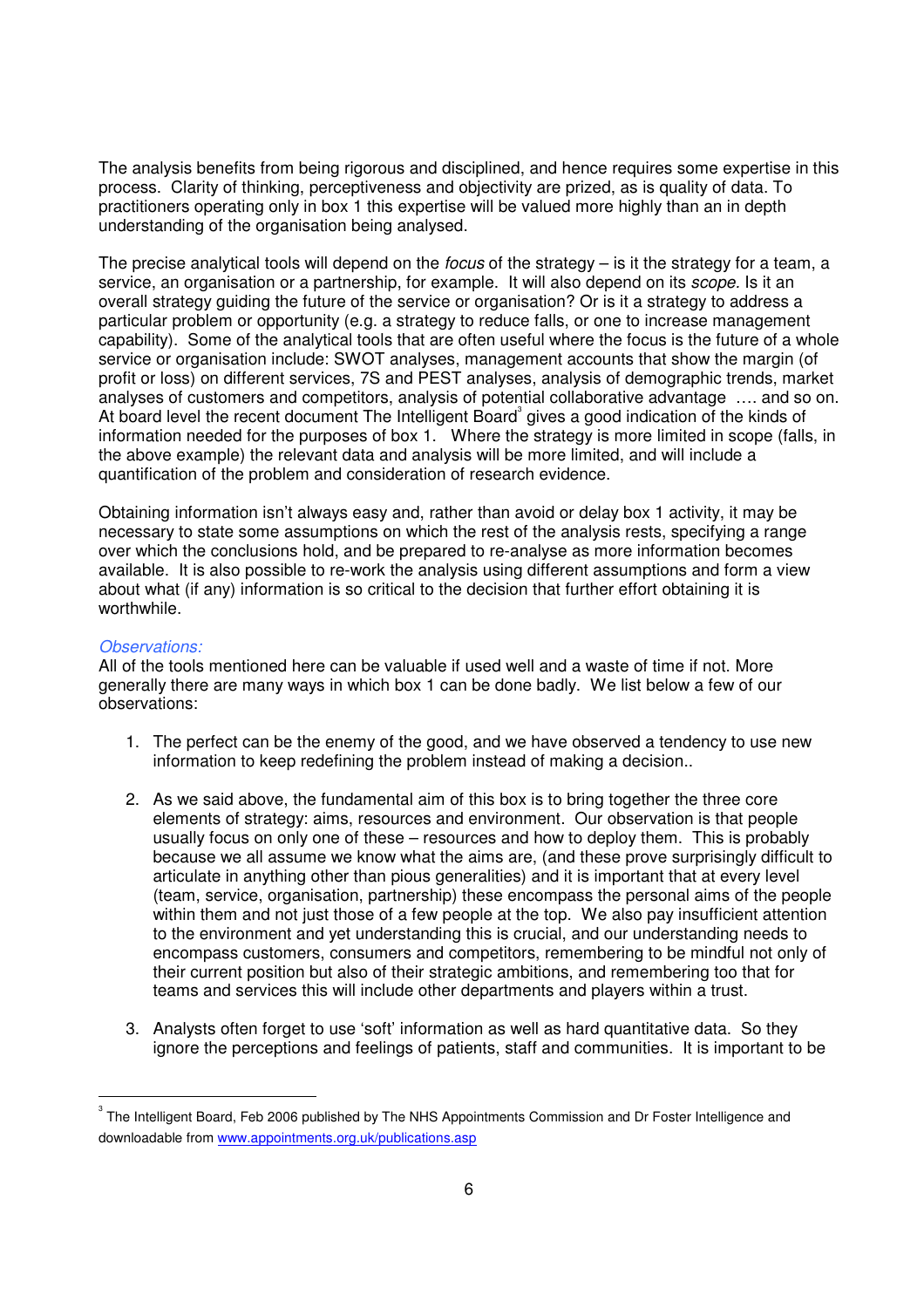as rigorous, astute and perceptive about political and professional issues as about financial and activity data.

4. In row one we believe it can be healthy for box 1 to receive more attention than the others (and have seen many poor strategies resulting from insufficient analytical competence), however there is a significant danger that organisational change is seen (especially by those with good analytical skills such as accountants, economists and strategy consultants) as linear and predictable. The analysis then only incorporates explicit and not tacit knowledge and can be seen as 'nothing to do with us' by those whose engagement is critical to its success. By focussing on the 'right' strategy it also encourages a view of strategy as a planned set of actions rather than as an ability to respond successfully to changing circumstances.

To be truly effective box1 activities must always be combined with those of boxes 2 and 3.

# **Box 2: Opening up perspectives and awakening responsibilities to participate**

Practitioners in box 2 will make sure they engage with a wide range of people, and in the course of these interactions will encourage them to contribute their perspective and to take responsibility for playing their part in shaping the analysis and reaching an understanding about what needs to happen. Rather than trying to shape those contributions they will value them and try to understand them. They therefore need the courage to wait, listen and really hear – believing that a better understanding of a rich complex situation will be reached if they do so. A person acting in the spirit of box 2 expects the many different perspectives to generate some ambiguity and is comfortable with that.

A box 2 strategist will always recognise themselves as a player, rather than as an external observer or analyst. They will recognise that they have an impact on the perceptions and behaviours of all those around them. Knowing this they will reflect on that impact and strive to make it constructive. While striving to understand the present and the contribution that history has made they try to focus attention on the future and on ways of addressing any current difficulties. They will encounter people blaming others not present (especially politicians, managers past and present, and other organisations) and will not collude with this but encourage an acceptance of legitimate pressure and political and financial realities. They have to be able to handle other people's emotion without getting sucked into this themselves, treating others as competent adults whose statements should be taken at face value.

If the activities of this box were summed up in one term it would be 'ongoing opportunistic conversations'. Other more structured activities might include: active listening techniques, focus groups (where focus group participants are invited to contribute to the analysis of box 1), large group intervention methods (e.g. 'whole system events'), pattern mapping (as described by Paul Plsek, US management consultant) and other methods of raising consciousness of our own cultural patterns, creativity techniques (such as brain storming or 6 hat thinking), creating 'transitional space' and silence.

#### **Observations**

1. Again these approaches can be used well or badly, and we have seen much time wasted in unproductive 'whole system events', focus groups etc. We have also seen many discussions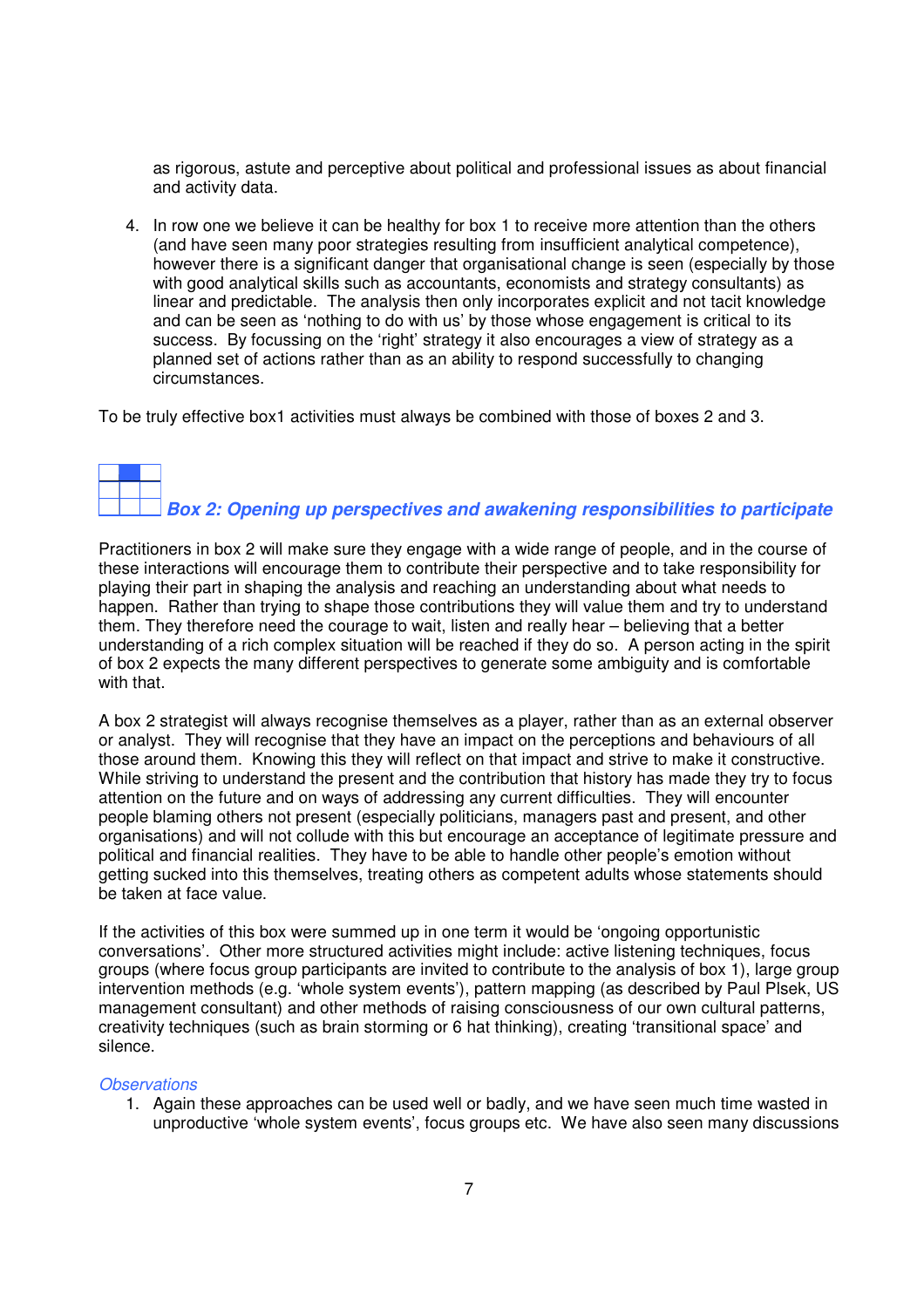with key players being counter productive. Skills at these activities need to be honed as carefully as those analytical skills of box 1.

2. We have also seen calls for increased participation being derided as 'weak' by those with a strong preference for the planned (left-hand column) approach, and skills in these areas being under valued.

This box, too, is only part of the strategy story but it is an essential one.



#### **Box 3: Continuing on a journey to somewhere, yet to be determined**

Practitioners in box 3 use their experience, and the organisational intuition this has developed, to shape an approach to the future. As they have been part of the system for some time they are able to demonstrate an in depth understanding of its idiosyncrasies, its complex processes, and the behaviours of its people. In other words they will have a 'feel' for the organisation not unlike a potter's feel for the way their clay is handling on the potters wheel.

By reflecting on past patterns (of behaviours and of decisions made) they are able to articulate the strategy narrative of individuals and groups within the organisation (the direction of travel people themselves believe they are taking). They encourage an unlocking of tacit knowledge and of dreams for the future which may not have been expressed, and voice these. Strategy starts to emerge as a result of a set of purposeful discussions with a wide range of contributors.

Looking for patterns is a key part of this approach, but experimentation is also a feature. There is no plan prescribing some actions and discouraging others (as in box 1), but an encouragement to reflect on the impact of actions, and of decisions taken and what can be learnt from these.

Some of the practices for box 3 overlap with those for box 2 but the intent is subtly different. The strategist in box 3 is seeking to observe and articulate with and for others a narrative in which they all play a part. The box 2 strategist is encouraging the development of a set of behaviours as much as they are concentrating on the content of the conversations. Box 3 activities certainly include conversations and all sorts of other opportunities for observation and reflection, including: active listening especially to those who have lengthy experience of the organisation; soft systems analysis leading to a good understanding of different perception and concerns; day to day observation of interactions between people, reflecting on these and detecting any patterns; surfacing tacit knowledge through facilitated discussion groups and action research groups.

#### **Observations**

- 1. Although there is still the danger that the 'hard' information of box 1 is taken more seriously than the tacit and softer information relevant here, there is an equivalent danger that some practitioners are so convinced of the need for box 3 approaches that they give insufficient attention to box 1.
- 2. Although many of these activities are undertaken they are not explored fully or deeply enough for the results to be worthwhile. Indeed the whole concept of 'emergent strategy' has come to mean 'waiting to see what happens'.
- 3. It is easy for people to get sucked into the cynicism and defeatism of others, rather than encouraging an alternative narrative that makes just as good use of the relevant facts.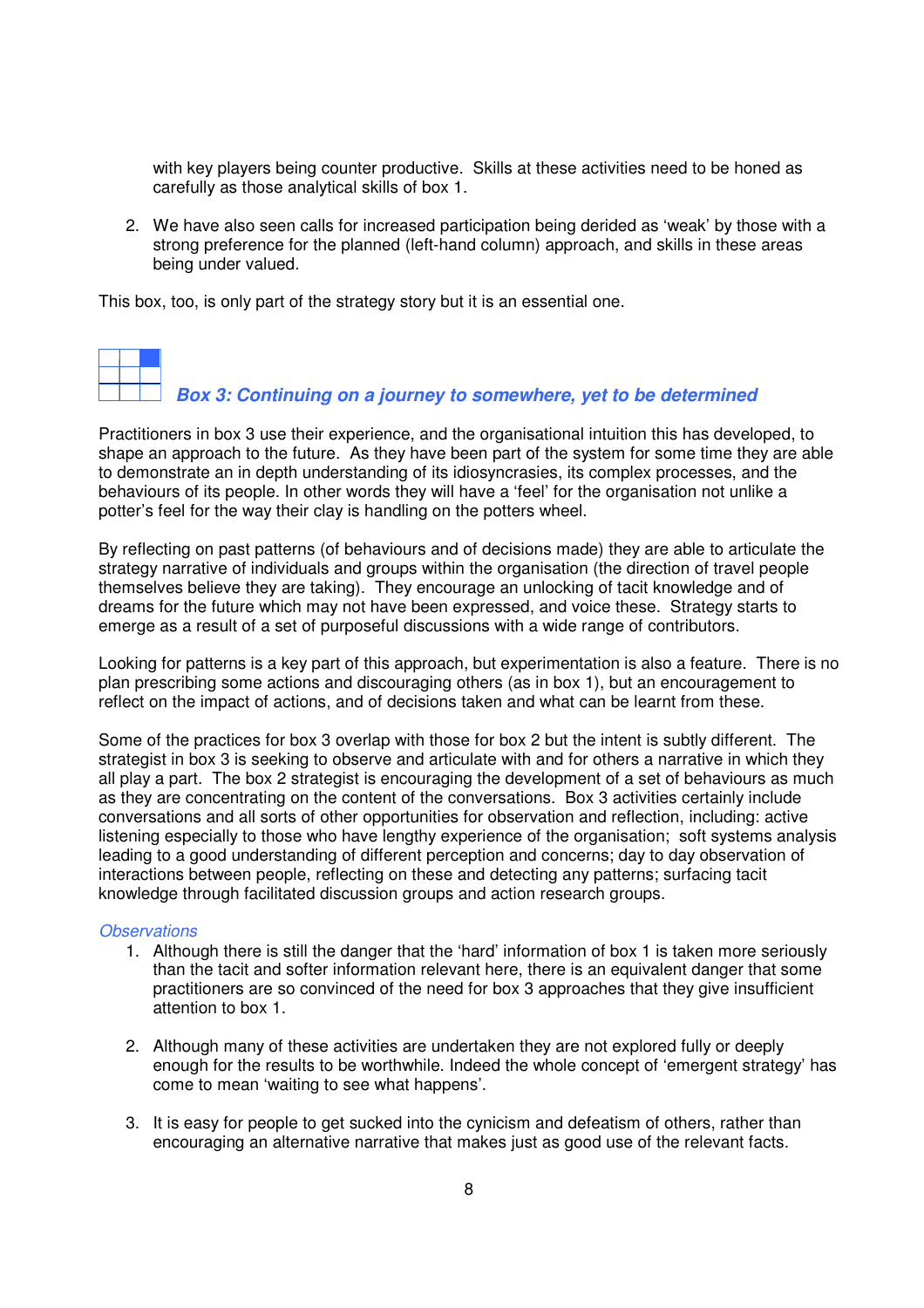#### **Row 2 – using all the boxes**

Bringing these approaches together requires curbing the impatience of the analysts with a preference for box 1, because the analysis needs to be done slowly, involving many different people and not necessarily (indeed very much not) in planned ways, as part of a neat timetable. All sorts of information need to feed into it, including good relevant quantitative data and explicit knowledge, and also responses to these that indicate tacit knowledge that may lead to different interpretations to it.

Understanding the dynamics is important, so careful reflection on individual motivations, group norms, differences in status between professions and the impact all these have on behaviours will be essential. This will help ensure that strategy decisions are not inappropriately influenced by status, and it should also ensure that the impact of strategy decisions on high status groups is discussed with them as early as with other groups. Our observation is that often the opposite is the case: the higher the status and more influential an individual or group, the more difficult managers and strategy practitioners find it to discuss change with them and the longer they delay it.

The politics, the feelings and concerns of individuals and groups must form part of the analysis, and not just be a context for it. These must be considered alongside the more quantitative data to generate a multi-faceted strategy, or strategic direction, with simultaneous action on a number of fronts reflecting the interdependent nature of health care systems, in which action in one area will have direct and indirect impacts on many others.

The outcome of this row is a sense of direction, probably captured in a *plan or programme*, with a number of agreed priorities and realistic action plans to address them. But it is also manifest in an acknowledged *spirit of purpose* among a critical mass of the individuals and groups involved, including high status groups, and also in a preparedness to *reflect on day to day actions and* experiment and to feed these constructively into the ongoing strategy implementation process.

And now we move on to the second row in which we are living in real time, living out the strategy.

#### **Row Two: The process of enacting it**

In row 1 we were thinking ahead about strategy. In this row we are in the process of enacting it. This is the row about operating in real time – it's where most of us spend most of our time. It is helpful to review each of the boxes in the row in turn, whilst remembering that in practice we must use all three boxes in this row at the same time.



#### **Box 4: Implementing the plan**

Practitioners in box 4 seek to implement the plan devised in box 1, using sound, proven methods of project and performance management. These tend to be given a title (and a proprietary specified approach) and proficiency in operating these approaches – perhaps through academic study and gaining accreditation to use the proprietary approach – is highly valued by experts in this field.

The project management approaches consist chiefly of methods of identifying the resources needed, scheduling activities in ways that recognise that some rely on the completion of others (critical path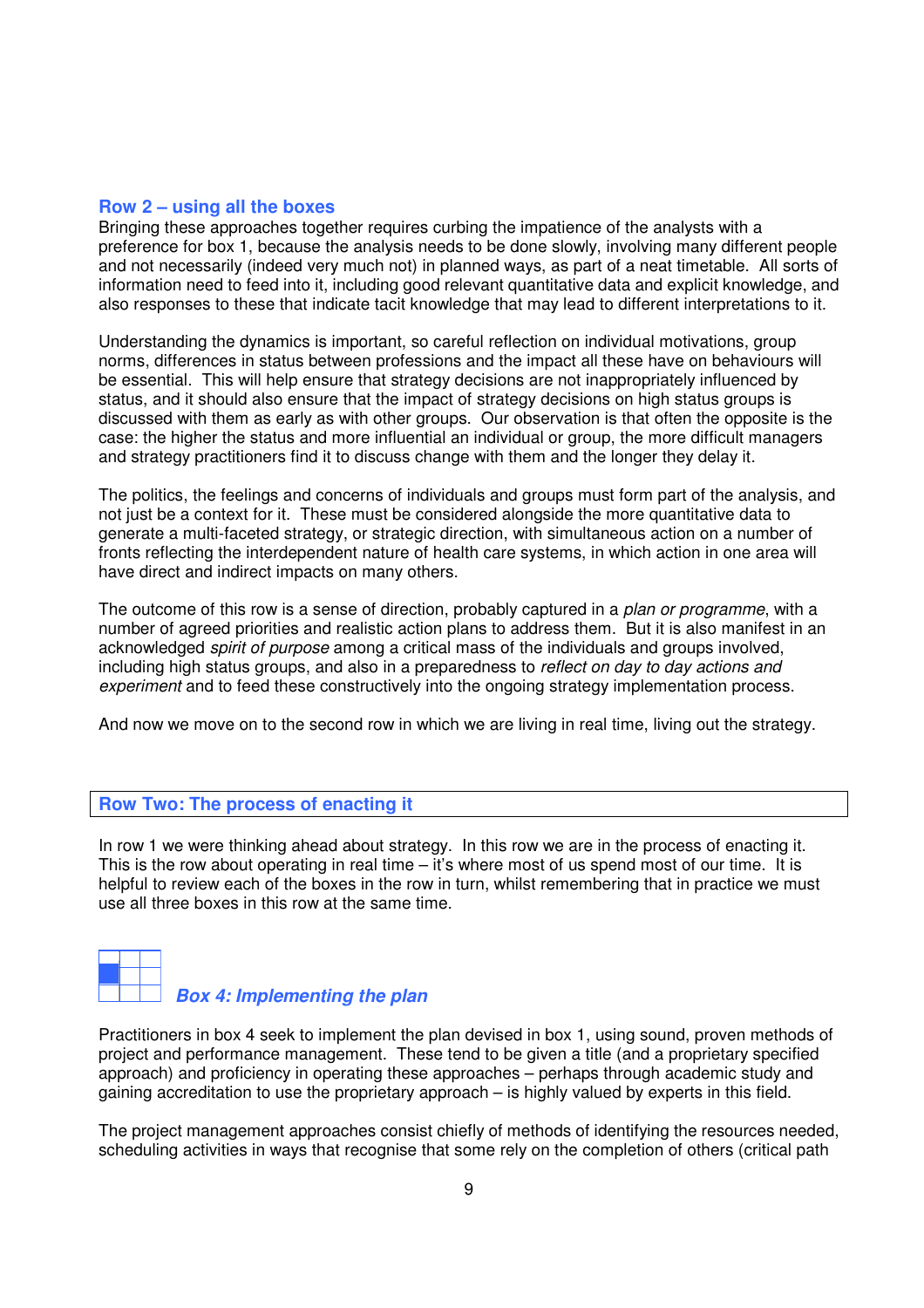methods), and nominating milestones and timelines. Plans are often cascaded so that they form a hierarchy of corporate and service plans. When undertaken well, each part of the organisation, and each individual, will know what their role in implementation is; each directorate, division, service, team and individual will have objectives which are SMART (Specific, Measurable, Achievable, Realistic and bounded in Time). This methodical approach, with a clear link between corporate and personal objectives substantially increases the likelihood that the plan devised in box 1 will be delivered.

Performance against the project plan is monitored against the agreed milestones and progress is reported. When performance falters, problems may be identified and support given, or more ferocious forms of performance management may be applied. Risk assessments, contingency plans, progress reports, compliance matrices, performance management and remedial action are all part of the language associated with operating in box 4.

The plan is often used as a framework for other activities (for example opportunities that arise, or decisions that need to be made about unforeseen events). It is a very rational approach to change – and there is an expectation that once the plan has been developed challenging it is disloyal. For many, competent delivery of a plan is often a prerequisite for a license to operate in other boxes of the matrix.

#### **Observations**

- 1. The approaches in box 4 bring an important degree of rigour and clarity to the task of delivering a plan – but they can be, if implemented in isolation, be overly rigid and inflexible, so that there is a danger that it is the letter of the plan that is aimed at and not the spirit behind it.
- 2. The project and performance management methodology is designed to increase the certainty for the organisation that its people do the tasks that the organisation needs them to, to deliver the organisations plan. This approach can be hugely successful if the personal desires and aspirations of individuals in the organisation chime with the objectives they receive – but when the personal hopes, dreams and desires of an organisation are not aligned with those of its people, we find that the tools and techniques of box 4 on there own can't deliver the real value that organisations are looking for in the process.



This is the box where the strategy is lived out in real life. This is the everyday world of interactions between people, events, behaviours and feelings – with a multitude of tiny interactions and reactions shaping the way the strategy is enacted in practice.

The practitioner in box 5 will keep in mind, voice for others, and respond to events in the spirit of the strategy, encouraging behaviours that help move in the direction of the programme of change and discouraging those that do the opposite.

Operating in box 5 demands integrity and credibility, and a willingness to engage in robust and genuine relationships. Behaviours in this context require a mature approach with adult ego states; the focus is on influencing relationships and behaviours and as a consequence higher levels of emotional and spiritual intelligence tend to be needed. Conversations will therefore be challenging and uncomfortable at times, as they go beyond the easier, repetitive dialogues that can caricature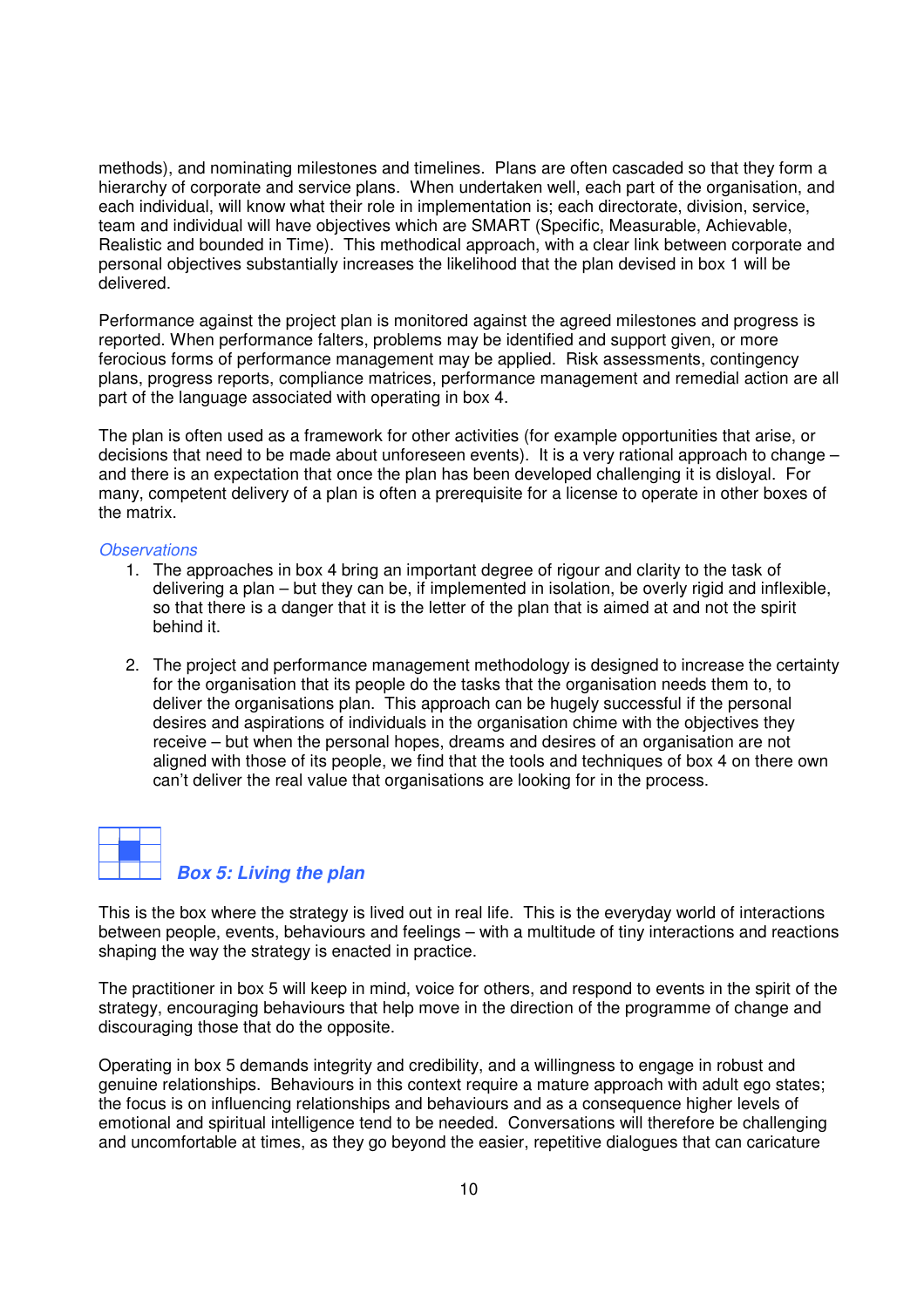some organisations and move into discussion that drives learning, reflection and development. A leader operating in box 5 will be aware of dynamics among his/her team, especially where status is used inappropriately, and will intervene where these are unhealthy. Behaviours in box 5 will reflect a persons own ability to learn and encourage learning in others.

The more association people have had with the plan - in box 2 - the more their emergent behaviours will be within the spirit of the plan. Undertaking box 2 therefore supports the work of the strategy practitioner in box 5 – reducing the pain and effort that may be required to live the plan in real time.

Real life is full of choices. People make choices every day – often without realising they even have a choice - about what they do and how they respond to situations. The strategy practitioner sees the points at which these choices are made as potential bifurcation points – helping people to see that they do have a choice and encouraging choices that are in the spirit of the plan. Done well, this can lead to substantial changes in behaviours.

The practitioner in box 5 will model non-anxious responses to unpredictable and ambiguous situations ('we'll be able to work this out'). They will take issues seriously but not allow them to overwhelm the situation, or lead to defeatism. People are kept refreshed and engaged. The leader will be weaving positive stories and challenging unhelpful ones.

Phrases describing leadership styles in complex situations include 'dynamic poise'<sup>4</sup>, alert, attentive, calm, able to respond quickly, and 'low centre of gravity' which together imply stability with flexibility and responsiveness.

#### **Observations**

- 1. The outputs and changes that result from operating in box 5 are significantly more subtle and soft that the hard edged classical approaches to project and performance management in box 4. As a result work in box 5 can be interpreted as lack of action – or action which is not strictly in accordance with the written plan
- 2. It is in box 5 that strategy frequently goes wrong.



 $\overline{a}$ 

#### **Box 6: Crafting the map**

This box is all about spotting opportunities and patterns, and making the most of them as they arise. Crucially, practitioners in box 6 make their everyday decisions with reference to the pattern of events as they unfold, and not with reference to an agreed 'strategic direction' or 'strategic choice'. The decisions are designed to maximise the benefit, value and gain arising from the opportunity, rather than to take an organisation further down an agreed, pre-determined path. As a result decisions made at all levels in the organisation appear to have little connection with any 'strategy' but in fact strategy is being made through this decision making process.

Successful practitioners in Box 6 are able to use their intuition to foster and craft choices to make the best of each unforeseen situation and opportunity they face. They are able to bring meaning where there is apparently none. They are strong at interpreting the information they absorb, rather than analysing data. They are active, doing lots of things and learning from what happens. Strategy

<sup>4</sup> 'Dynamic poise' is a term coined by John Darwin in his 1995 article "The partnership mindset" in L Montanherio (ed) Public and Private Partnership in the Global Context Sheffield: Hallam University Press.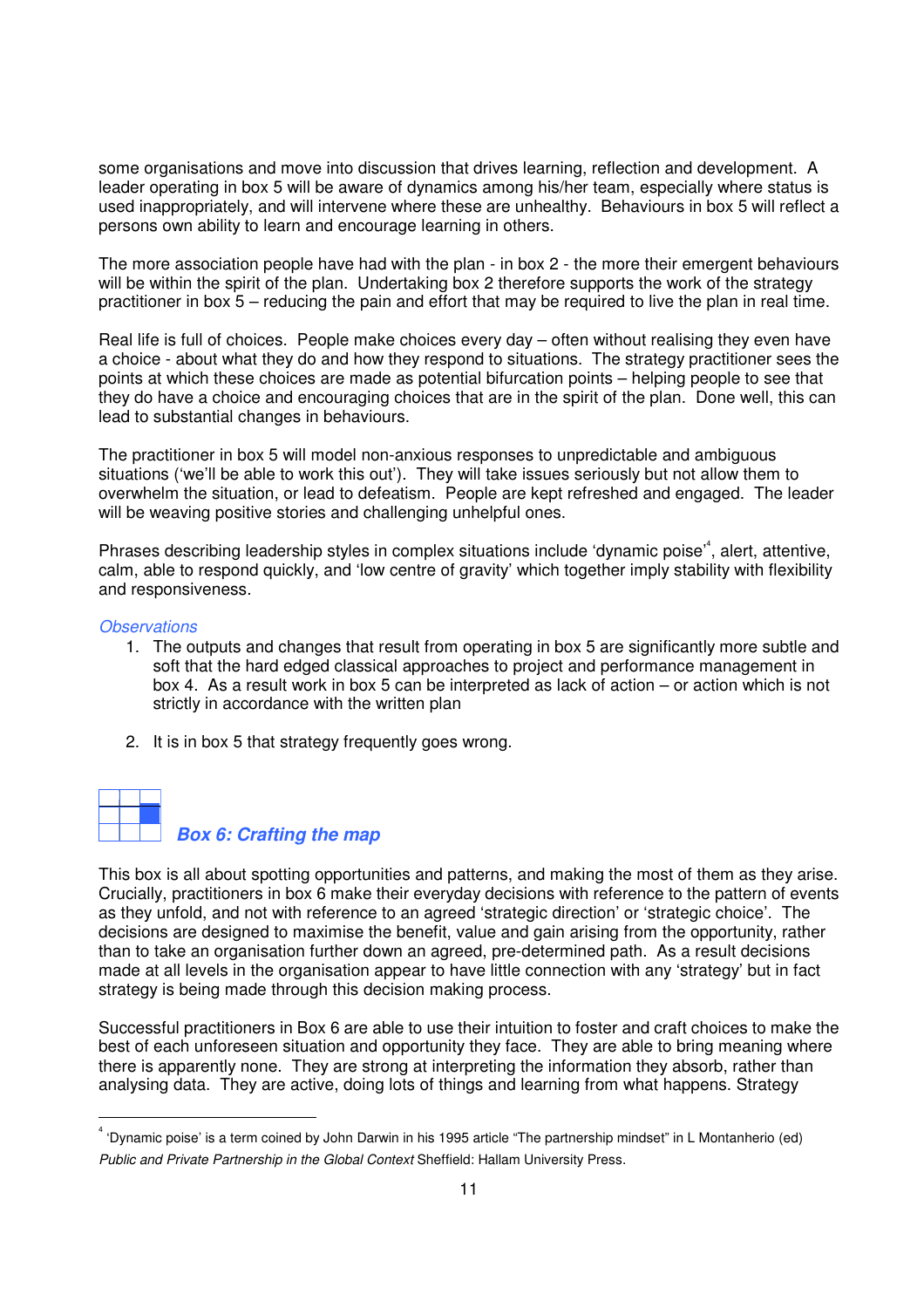development is therefore an iterative process, with decisions being taken on a day to day basis, often with little awareness of the pattern that those actions are forming.

Practitioners operating in this model will spend time in review and reflection, observing patterns of activity and the results of unrelated incidents. They will reflect back to people what they see happening, identifying emerging stories and coaching people to see that a map is being crafted out of what they are doing.

Experimentation is a key characteristic of box 6. New ideas, methods, approaches and services will be piloted in order to test them, learn from them and refine them, and the PDSA (Plan-Do-Study-Act) cycle will be used to ensure that iterative process of learning from action makes the best of every opportunity which arises. Statistical process control, and other methods of understanding trends and patterns may be used to identify and drive sustainable change – but the focus is on interpretation of the data rather than the analysis itself.

Strategists practising in box 6 don't feel constrained by a plan; in fact there is no written plan directing their actions. They can think the impossible, breaking what others may perceive to be the rules. They talk about opportunities rather than threats, and patterns rather than plans. They use their intuition to foster and craft choices.

The actions in Box 6 often only fit together and make sense to others when they are pulled together later into a story (Box 9).

#### **Observations**

- 1. A high level of authenticity and a degree of history in an organisation is needed to operate effectively in box 6. Strategic planners brought in from 'outside' to develop strategies on behalf of organisations may not be able to function in this way and as a result may not be able to lead a strategy development process which focuses on box 6.
- 2. It takes a lot of energy to identify the 'negative' stories being told by cynical others and to challenge when a different narrative is more helpful.

#### **Row 2 – using all the boxes**

Row 2 is where we spend most of our time – doing strategy in real time. Bringing the three approaches together will result in a highly energetic process which requires stamina and persistence to see through. It involves the work of listening, supporting and nurturing alongside challenging through robust conversations

It is important to value the implementation plan that has been developed in box 4, but even more important to keep it in perspective. The practitioner operating across row 2 will own and take responsibility for the implementation plan, but is not constrained by it. Instead, she/he is focussed on the spirit of the plan rather than the letter of it. She/he uses the plan, and the performance of the organisation against the plan, to inform the challenging and robust conversations which are engaged in every day.

Poised with a knowledge of the plan, and operating in the spirit of the plan, whilst obtaining greatest value from each opportunity means that the strategy practitioner must be prepared to modify the plan when the map being crafted is taking the service or organisation in a different direction.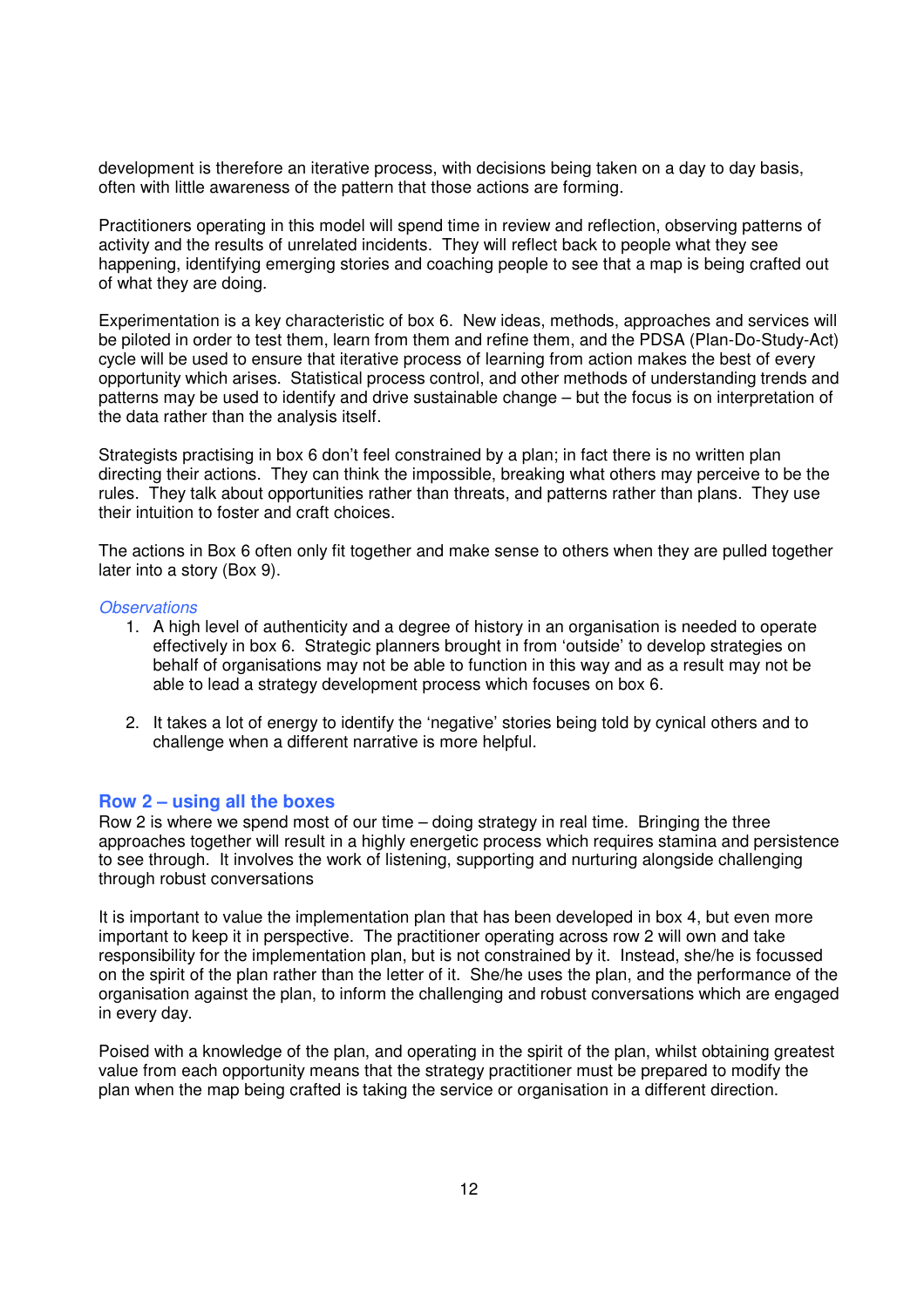#### **Row Three: Reflecting back on what has been achieved**

Row 3 is the retrospective perspective, looking backwards. Each of the boxes in Row 3 is an attempt to learn from the strategy process, from the earliest conception of the strategy, through its enactment towards its impact and outcomes. Box 7 does this within the rational planning framework, box 8 from a complexity perspective and box 9 is the crafted emergent approach. Considering the strengths of each of the boxes in turn….



#### **Box 7: Evaluating the implementation**

For practitioners in box 7, evaluation is a rational assessment of the plan's implementation and outcomes. The projects original goals or targets will determine the framework for the analysis. The key questions will be:

- How well did we execute our plan?
- Did the plan deliver the intended outcomes?
- Was this the best way of achieving those outcomes?

The evaluation will make use of available and measurable data and 'facts'. Audit, cost/benefit, review and evaluation may be some of the approaches used. Qualitative data may also form the 'facts' that the evaluator may use in box 7. At its most basic level this will amount to comments solicited from participants or stakeholders as part of a feedback evaluation. Comments (stand alone or in themes) may be used to back up other evidence or to identify completely new points.

Evaluation in box 7 will come from either a *developmental* perspective, assisting the participants to learn from their experience to apply next time. Or the evaluation may be used to *judge* the strategy and its implementers on its success. Performance management may include both perspectives.

Evaluations may be done at different levels of detail and thoroughness, including 'quick and dirty', 'quick and clean', and (for major programmes) full blown publishable research evaluation by an external agency.

#### **Observations**

- 1. Evaluation and review of this kind are not conducted as routinely as might be expected, and are often commissioned for a particular stakeholder or purpose, which can skew the results (in spite of the focus on measurable, quantifiable and objective facts).
- 2. There is a danger that the evaluation is concerned only with the specific targets set out in the plan and not with the strategic goals the plan was developed to achieve.
- 3. Where there are significant but unexpected by-products of the strategic activity in rows 1 and 2 (and these could be positive or negative) these may be missed by an evaluation in box 7 that concentrates solely on the a priori stated objectives of the intervention.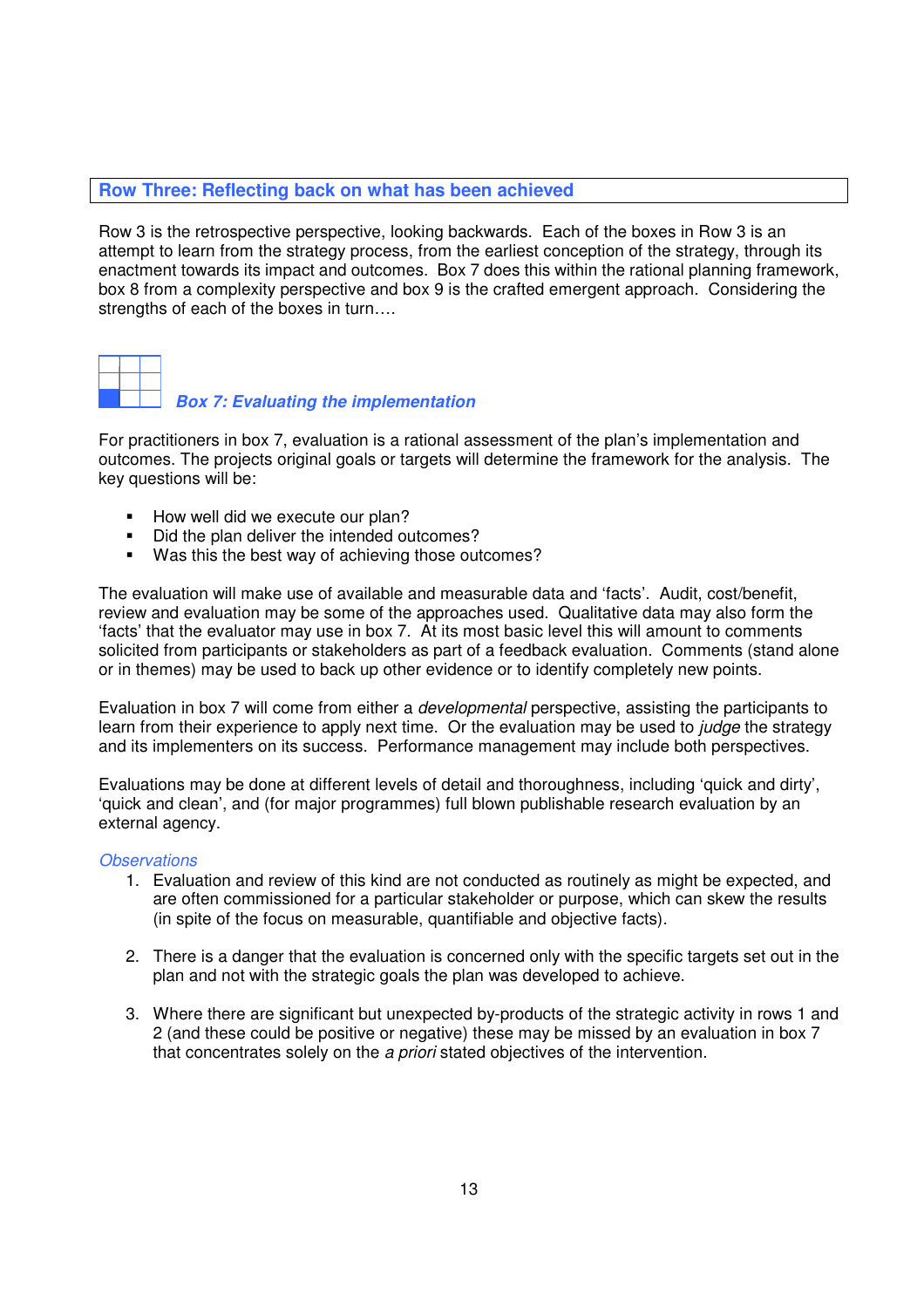

Coming from a complex systems perspective, a person working in box 8 will want to consider all the influences on the strategic outcome, and especially how behaviours and relationships have contributed. These aspects of performance are often hidden in an organisation's assumptions about the 'normal way' of doing something. This touches on aspects of an organisation's culture, and indeed is likely to be part of the shadow side of that culture. As such it may be difficult to raise or confront directly within the organisation.

Reflection may take place as an individual activity or as part of a group. There is a need to be aware of differences in status, roles and abilities to challenge in mixed groups or with different organisations when reflection is taking place as these will clearly influence what can be said. And participants will be only too aware of how difficult it is to be frank about their views. If a safe environment for considering these difficult issues can be found then the power of this analysis could be quite considerable. In particular one the strategy practitioner will aim to help participants see where behaviour and relationship dynamics may be limiting what can be achieved. This can lead to insight about how to change those patterns of behaviour in the future.

An outside human dynamics consultant could possibly be used to facilitate this sort of reflection, especially where anonymous, confidential or non-attributable feedback is being used.

#### **Observations**

- 1. This box can be seen as a luxury it is costly and the outcome may be challenging. It requires a very cool head and an ability to consider honestly those factors that may belong to the 'shadow side' of an organisation, and which may be difficult (for various reasons) for internal people to discuss.
- 2. Organisations may not be prepared to be that honest with themselves.



#### **Box 9: Weaving the story into a longer narrative**

This box is about telling stories about the progress of the strategy, which helps make sense of the process for others. It involves selecting and weaving together of some of the decisions taken into a coherent strategy story (or stories) that can be sold to a range of stakeholders. It can involve replacing one set of myths with another more constructive version of events.

Stories can be told in presentations and through other means such as 'good news' stories in organisational magazines, celebration events, excellence awards and press releases. These may be told by people involved in the project or by the leader of the organisation. If the story is recognisable and told authentically it can provide an energising force for people to see that they are part of a longer narrative that is worthwhile.

#### **Observations**

1. By weaving the story into a longer narrative one might sometimes be accused of post hoc rationalisation, that is, persuading people that the strategy that was implemented was what was intended all the way along.